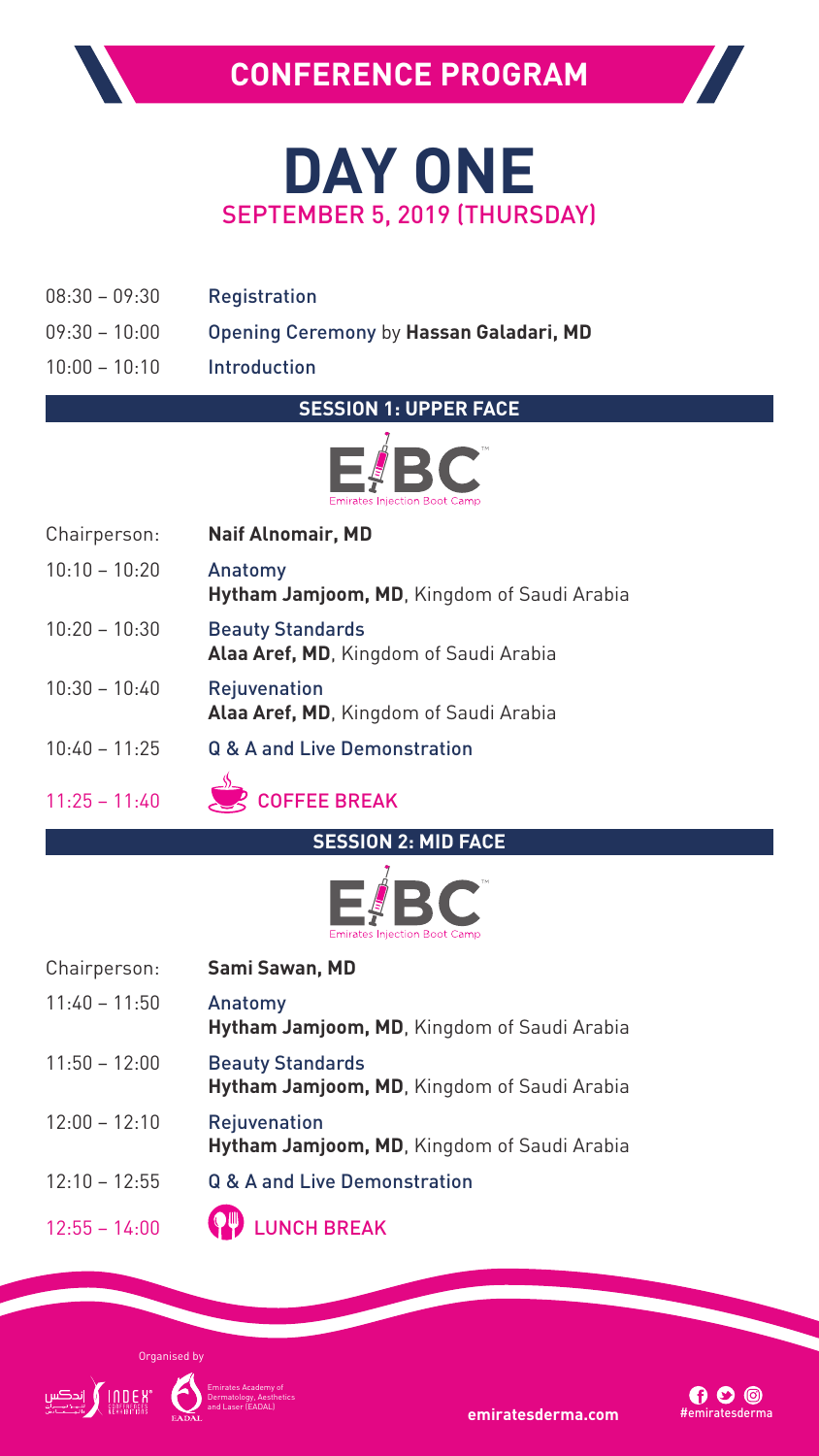

Emirates Academy of Dermatology, Aesthetics

and **Laser (EADAL)**<br>**emiratesderma.com** #emiratesderma

### **SESSION 3: LOWER FACE**



- Chairperson: **Alaa Aref, MD**
- 14:00 14:10 Anatomy **Hytham Jamjoom, MD**, Kingdom of Saudi Arabia
- 14:10 14:20 Beauty Standards **Sami Sawan, MD**, Kingdom of Saudi Arabia
- 14:20 14:30 Rejuvenation **Sami Sawan, MD**, Kingdom of Saudi Arabia
- 14:30 15:15 Q & A and Live Demonstration





**SESSION 4: NEUROTOXINS**



Chairperson: **Hytham Jamjoom, MD** 15:30 – 15:45 Neurotoxins **Naif AlNomair, MD**, Kingdom of Saudi Arabia 15:45 – 16:00 Indications **Naif AlNomair, MD**, Kingdom of Saudi Arabia 16:00 – 16:15 Long Duration of Effect for AbobotulinumtoxinA **Maurizio Viel, MD**, United Arab Emirates 16:15 – 16.45 Live Demonstrations **Naif AlNomair, MD**, Kingdom of Saudi Arabia 16:45 – 17:15 Live Demonstrations

## **Maurizio Viel, MD**, United Arab Emirates



## **CONFERENCE PROGRAM**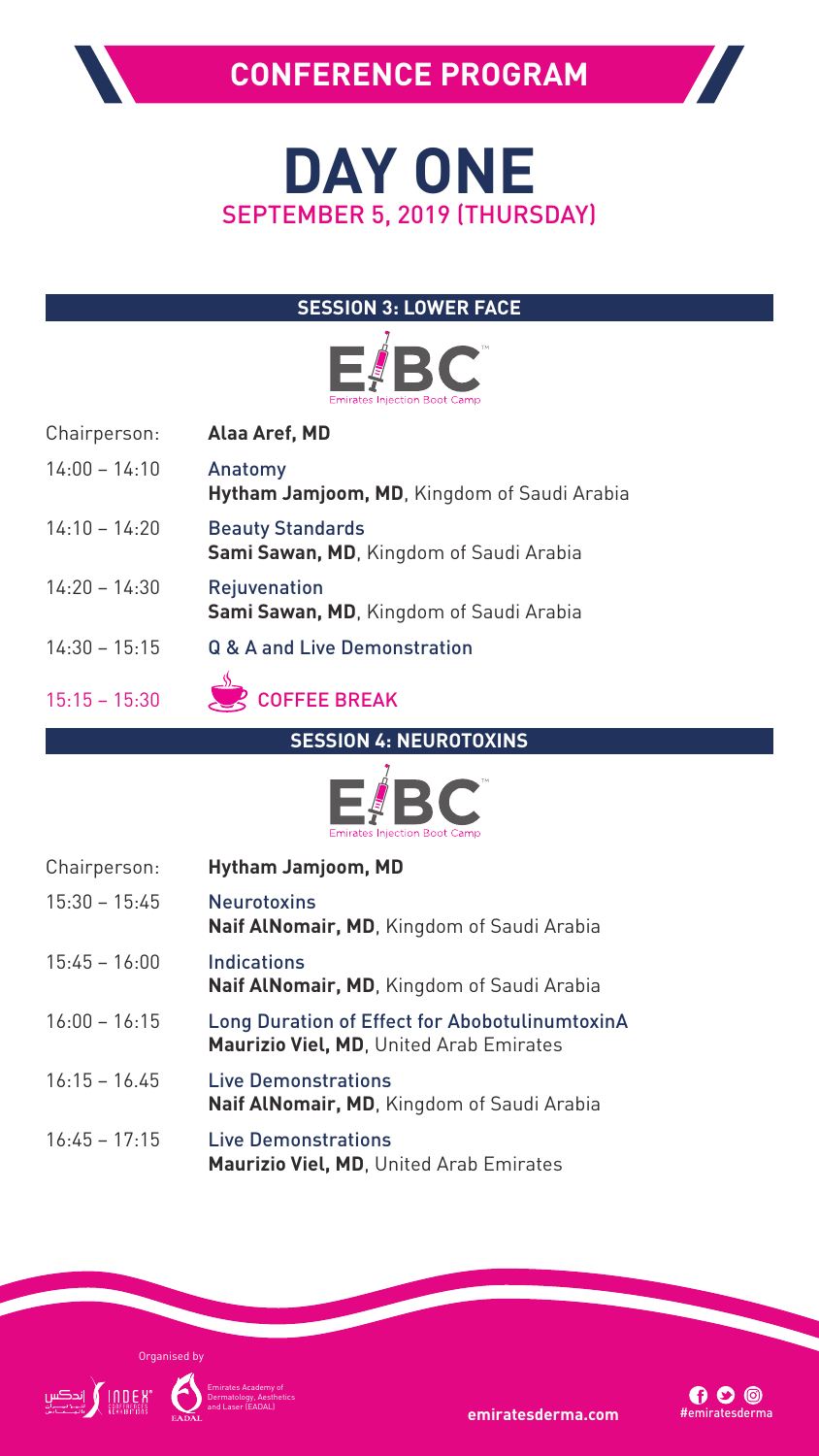



Emirates Academy of Dermatology, Aesthetics

and **Laser (EADAL)**<br>**emiratesderma.com** #emiratesderma



## **CONFERENCE PROGRAM**

### **SESSION 5**



- Chairperson: **Stefan Lipp, MD**
- 09:00 09:15 The Ageing Process **Hassan Galadari, MD**, United Arab Emirates
- 09:15 10:15 Skin Bioremodeling with Hybrid Cooperative Hyaluronans Complexes **Dalvi Humzah, MD**, United Kingdom
- 10:15 10:30 Anatomical Concepts in Soft Tissue Augmentation **Wolfgang Redka Swoboda, MD**, Germany
- 10:30 11:00 Live Demo (HA Bioremodeling) **Dalvi Humzah, MD**, United Kingdom
- 11:00 11:30 Live Demo (CaHA Rejuvenation) **Hassan Galadari, MD**, United Arab Emirates



## 11:30 – 11:45 **COFFEE BREAK**

### **SESSION 6**



| Chairperson:    | <b>Stefan Lipp, MD</b>                                                 |
|-----------------|------------------------------------------------------------------------|
| $11:45 - 12:00$ | <b>Gender Differences</b><br>Hassan Galadari, MD, United Arab Emirates |
| $12:15 - 12:30$ | Live Demo (Woman)<br><b>Wolfgang Redka Swoboda, MD, Germany</b>        |
| $12:30 - 13:00$ | Live Demo (Man)                                                        |

**Hassan Galadari, MD**, United Arab Emirates

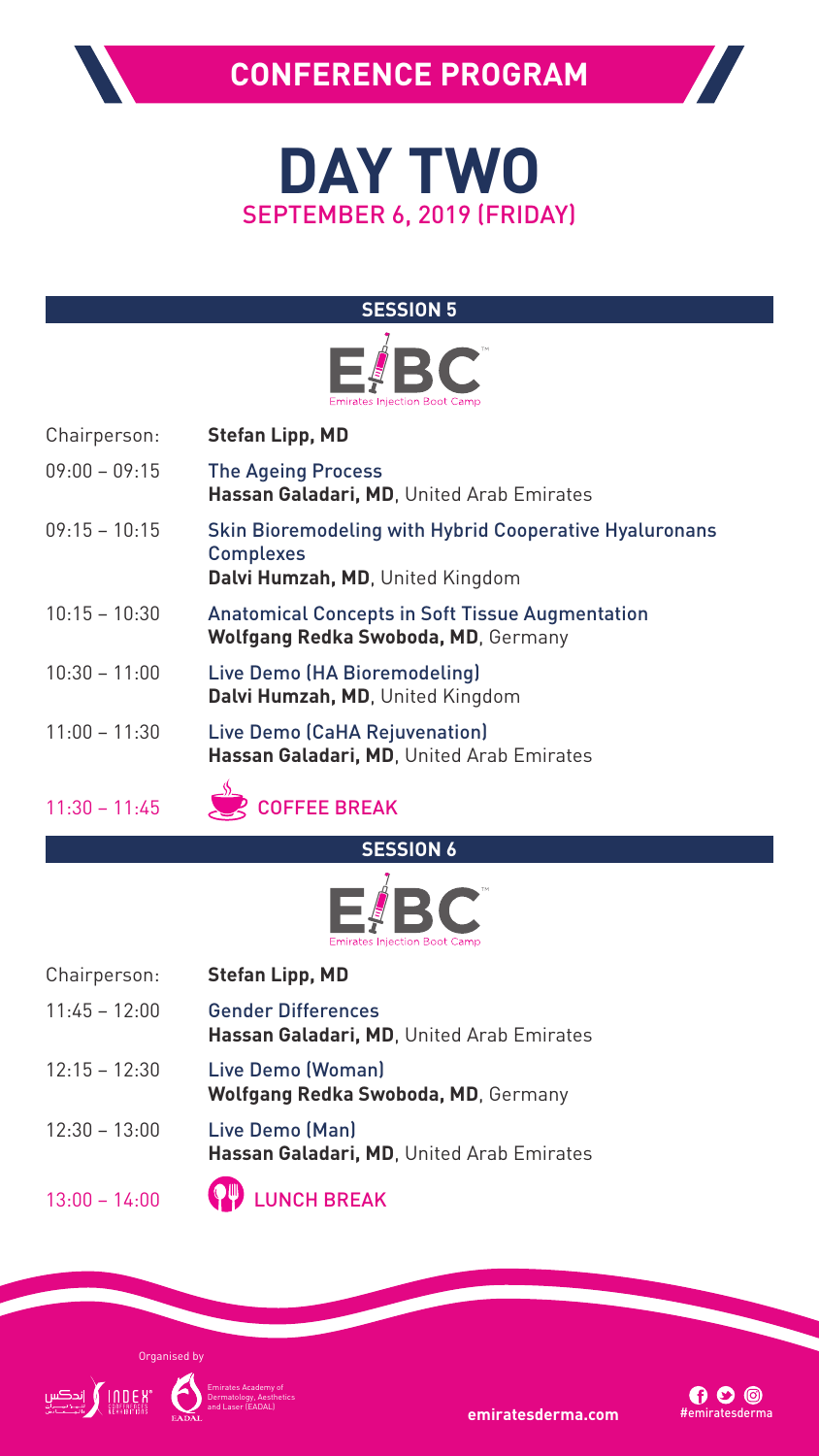

Emirates Academy of Dermatology, Aesthetics

and **Laser (EADA)**<br>**emiratesderma.com** #emiratesderma

### **SESSION 7**



- Chairperson: **Stefan Lipp, MD**
- 14:00 14:15 Special Areas: Lips **Hassan Galadari, MD**, United Arab Emirates
- 14:15 14:30 Special Areas: Nose **Andre Mattos, MD**, Brazil
- 14:30 15:00 Live Demo (Lips) **Wolfgang Redka Swoboda, MD**, Germany
- 15:00 15:30 Live Demo (Nose) **Andre Mattos, MD**, Brazil
- 



**SESSION 8**



- Chairpersons: **Stefan Lipp, MD** | **Ali Singel, MD**
- 15:45 16:15 Challenging Cases of Lower Face **Luiz Avelar, MD**, Brazil
- 16:15 16:45 SCULPTRA: Face & Beyond **Luiz Avelar, MD**, Brazil
- 16:45 17:45 Q & A Live Demonstration



## **CONFERENCE PROGRAM**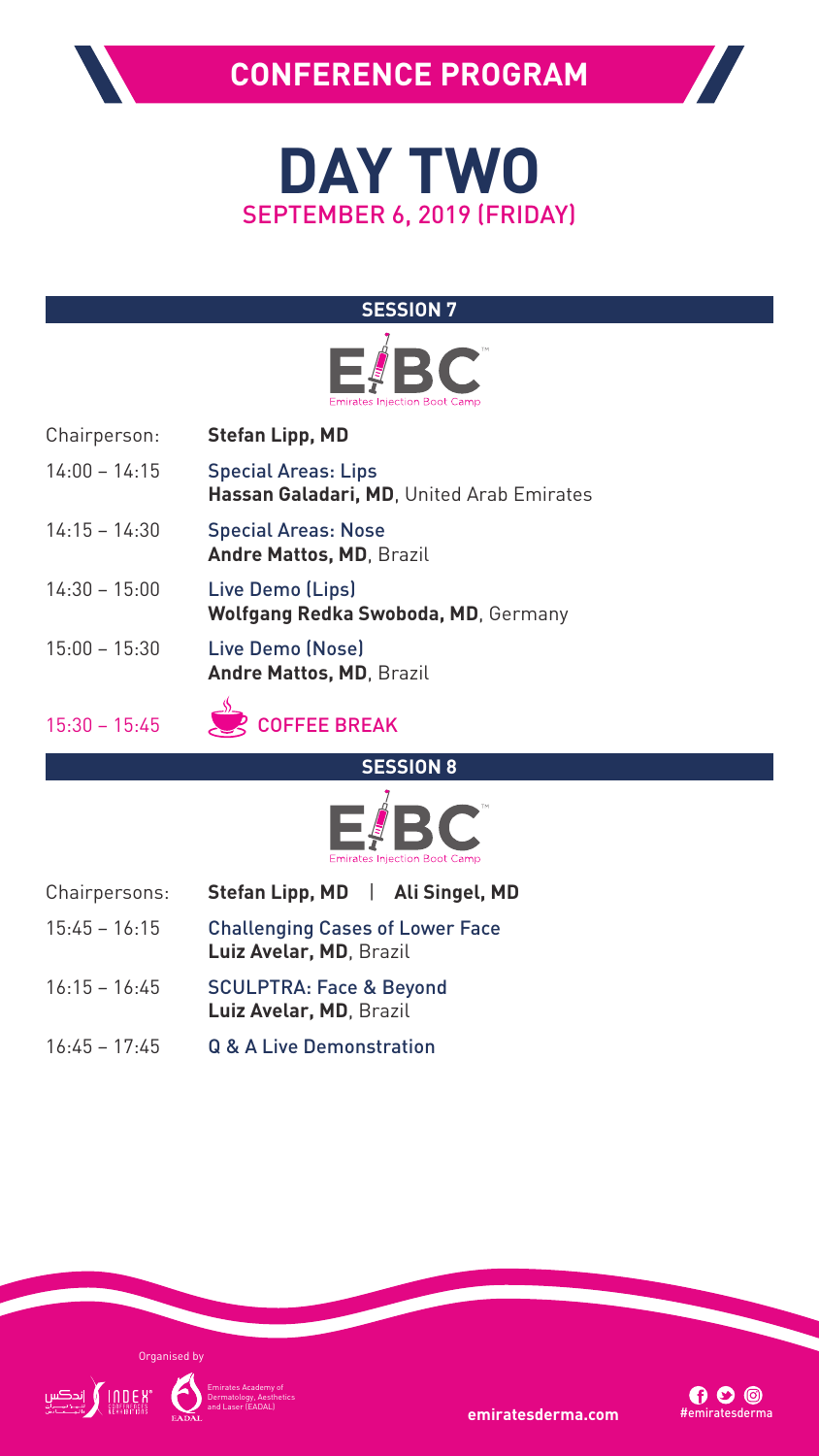

Emirates Academy of Dermatology, Aesthetics

**emiratesderma.com** #emiratesderma.com

# **DAY THREE** SEPTEMBER 7, 2019 (SATURDAY)

**CONFERENCE PROGRAM**

12:40 – 13:00 Label Off Uses of Botox **Amera Elsayed Abdel Haleem Bayumi, MD**, Oman 13:00 – 14:00 **CP** LUNCH BREAK

|                   | <b>SESSION 9</b>                                                                                                                                            |  |
|-------------------|-------------------------------------------------------------------------------------------------------------------------------------------------------------|--|
| Chairperson:      | Ayman Al Naeem, MD                                                                                                                                          |  |
| $09:00 - 09:20$   | <b>Optimizing Your Dosage of Neuromodulators, New Analyse</b><br><b>Measurements and Technique for Up to Date Dosage</b><br><b>Stefan Lipp, MD, Germany</b> |  |
| $09:20 - 09:40$   | <b>Persistent, Intermittent and Delayed Swelling (PIDS)</b><br><b>Andre Mattos, MD, Brazil</b>                                                              |  |
| $09:40 - 10:00$   | <b>Dark Circles Under the Eyes</b><br>Victoria Inene, MD, United Arab Emirates                                                                              |  |
| $10:00 - 10:20$   | <b>Tear Trough, Digital Planning</b><br>Islam Kassem, MD, Egypt                                                                                             |  |
| $10:20 - 10:40$   | <b>How Contraction Patterns of Upper Face Muscles Affect Botox</b><br><b>Injection Techniques</b><br>Amera Elsayed Abdel Haleem Bayumi, MD, Oman            |  |
| $10:40 - 11:00$   | New Results with Updated Technique and New Fillers.<br><b>Cannulas or Needle</b><br><b>Stefan Lipp, MD, Germany</b>                                         |  |
| $11:00 - 11:20$   | <b>Break the Code</b><br><b>Andre Mattos, MD, Brazil</b>                                                                                                    |  |
| $11:20 - 11:40$   | $\mathcal{L}$<br><b>COFFEE BREAK</b>                                                                                                                        |  |
| <b>SESSION 10</b> |                                                                                                                                                             |  |
| Chairperson:      | Qasim Ahli, MD                                                                                                                                              |  |
| $11:40 - 12:00$   | Cellular Matrix (A-PRP and HA) the Next Step in Aging Management<br>Ludmila Lipkova, MD, Slovakia                                                           |  |
| $12:00 - 12:20$   | <b>Complications of Hyaluronic Acid Fillers and their Treatment</b><br>Ludmila Lipkova, MD, Slovakia                                                        |  |
| $12:20 - 12:40$   | Nano Patches and Low Molecular Weight Hyaluronic Acid<br><b>Stefan Lipp, MD, Germany</b>                                                                    |  |